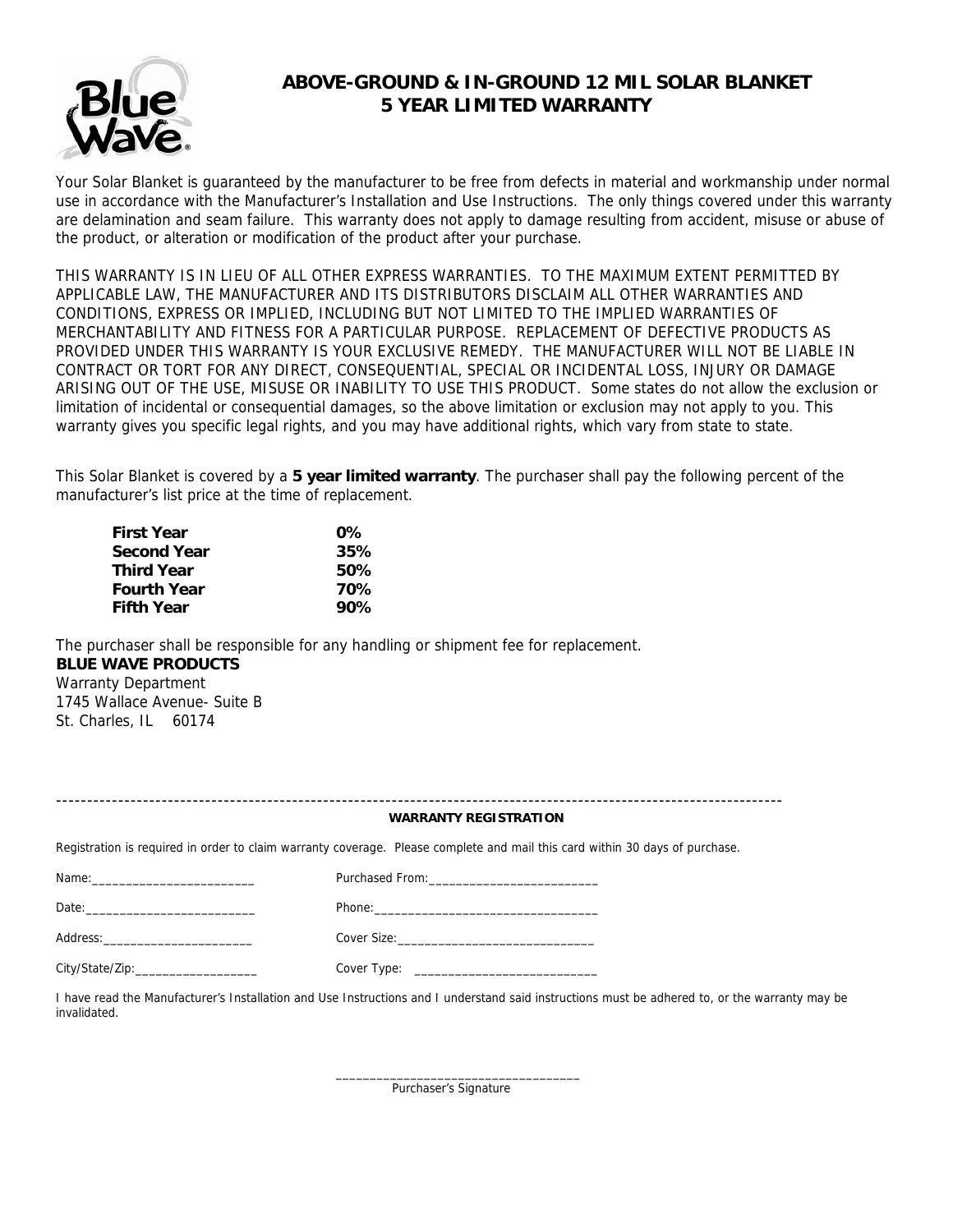#### **ABOVE-GROUND & IN-GROUND 12 MIL SOLAR BLANKET**

Manufacturer's Installation and Use Instructions

**Caution:** The Solar Blanket is not a safety device. The Solar Blanket is not designed to support the weight of a person. It is possible to drown on top of the Solar Blanket. The Solar Blanket must be removed before swimming. Children should be supervised in order to assure that the Solar Blanket has been completely removed. It is possible to get caught under the Solar Blanket and drown if the Blanket is not properly removed from the pool before swimming.

Installation: The solar pool cover is installed on the pool with the bubbles facing down and the smooth side up. To ensure proper fitting, the cover should be left floating in the pool for 2 to 4 days to remove the packaging creases. Exercise caution when cutting your solar cover to fit around curves and angles of your pool; scissors or other cutting devices may damage pool liners. The solar cover can be cut easily with household scissors to fit the angles and curves of the pool walls. Before cutting the cover, make an outline of your pool walls with a marker on your solar cover. For all types of pools remove the cover from the pool after making the outline and begin trimming away from the vinyl liner. It is better to cut the cover larger than necessary, then give it a final trimming for an exact fit after a day or two. Once the cover is cut correctly, it should not require grommets, ties or weights to keep it in place. With the bubble side facing down, your solar pool cover should float in place on the water through wind and heavy rains.

**Maintenance and Care:** It is important that you follow these instructions in order to assure that your warranty remains valid.

1. Protect the Cover While Swimming – The Solar Blanket MUST be protected from the sunlight when it is removed from the pool. The best way to protect your Solar Blanket is to place it in the shade or cover it with a white opaque protective cover when the Solar Blanket is not in use. DELAMINATION DUE TO IMPROPER EXPOSURE OF THE SOLAR BLANKET TO DIRECT SUNLIGHT (WHEN OFF THE POOL) WILL RESULT IN VOIDING THE ENCLOSED WARRANTY!

2. Care in Handling – To prevent damage to the Solar Blanket, the blanket should be carefully lifted over abrasive pool decks or coping or any sharp, ragged surface.

3. High Temperatures – Water temperatures above 90 degrees F. may shorten the life of your Solar Blanket. If pool temperatures rise above 90 degrees F. the Solar Blanket should be removed. WARRANTY IS NOT VALID THE SOLAR BLANKET IS USED IN COVERING SPAS AND OR POOLS IN WHICH TEMPERATURES EXCEED 90 DEGREES F. Your Solar Blanket should not be stored in an area where temperatures might reach 120 degrees F. BLANKET DEFECTS CAUSED BY EXPOSING THE BLANKET TO THE SUN OR EXCESSIVE HEAT WHILE OFF THE POOL (AS DISCUSSED ABOVE) ARE NOT COVERED BY THE WARRANTY.

4. Cleaning – A clean Solar Blanket is more efficient than a dirty one and will allow more of the sun's rays to pass through the blanket to heat your pool water. Use water and a soft brush to clean your blanket. To keep your pool cleaner, promptly dispose of dirt and debris after hosing off the dirt and leaves from the floating Solar Blanket.

5. Storage – Clean your Solar Blanket and allow it to dry thoroughly to prevent mildew. Fold it on the seams and roll it from one end. Place the blanket in a clean, dry, rodent-free area where temperatures will NOT reach 120 Degrees F.

6. DO NOT leave your Solar Blanket on the pool after the swimming season ends. The cover is not a winter cover and its life may be severely shortened by winter conditions.

7. Chemicals – The level of chlorine should be monitored to make sure it does not rise above 3 parts per million (PPM). If you must raise the chlorine level to more than 3 PPM, then remove your Solar Blanket from the pool to extend the useful life of the blanket. DAMAGE CAUSED BY EXCESSIVE CHLORINE EXPOSURE IS EXCLUDED FROM THIS WARRANTY.

|       | ---- |
|-------|------|
|       |      |
| Place |      |

Stamp Here

### **BLUE WAVE PRODUCTS**

 WARRANTY DEPT. 1745 WALLACE AVE. SUITE B ST. CHARLES, IL 60174

\_\_\_\_\_\_\_\_\_\_\_\_\_\_\_\_\_\_\_\_\_\_\_\_\_\_\_\_ \_\_\_\_\_\_\_\_\_\_\_\_\_\_\_\_\_\_\_\_\_\_\_\_\_\_\_\_ \_\_\_\_\_\_\_\_\_\_\_\_\_\_\_\_\_\_\_\_\_\_\_\_\_\_\_\_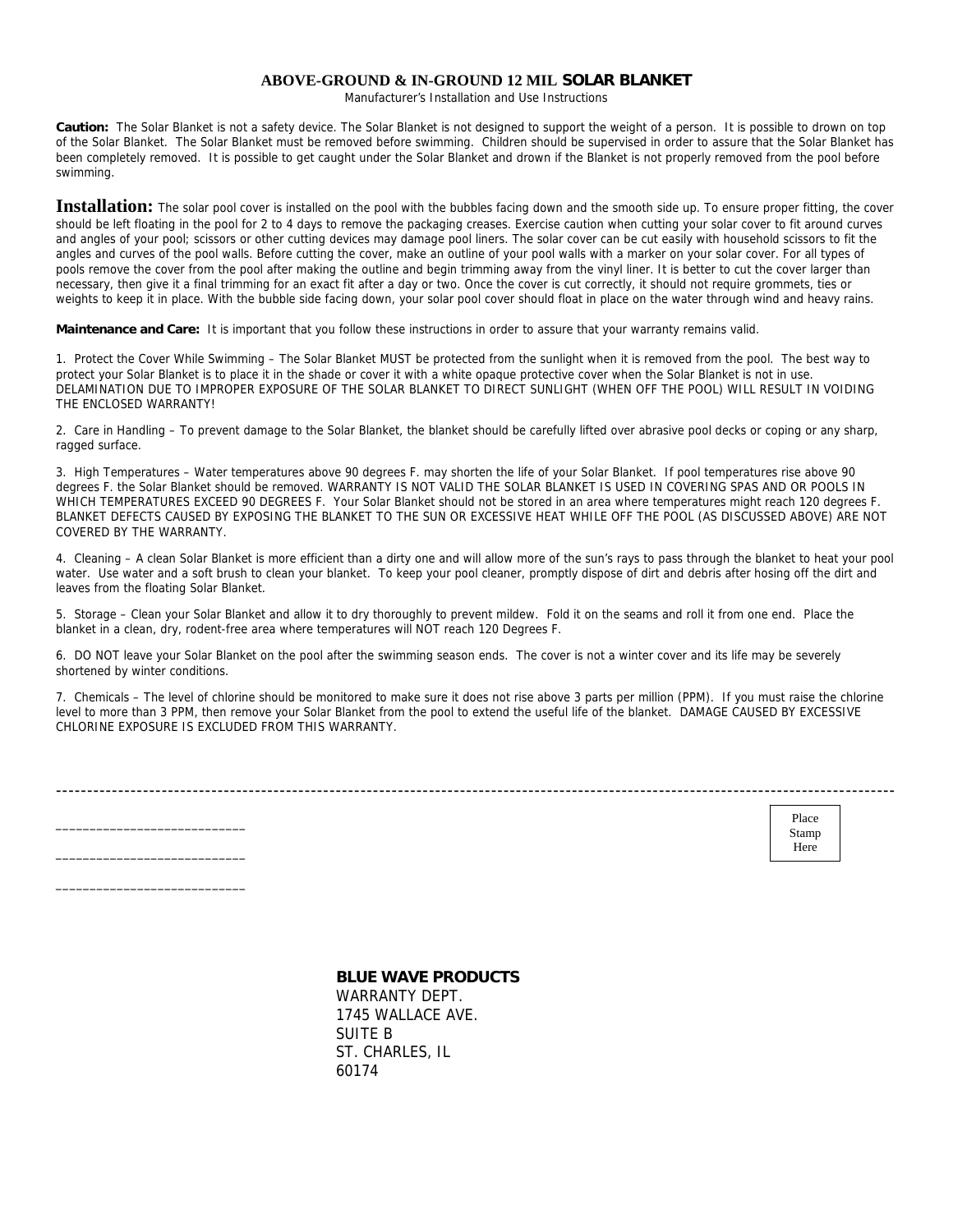## **TOILE SOLAIRE BLEUE DE 12 mm PISCINE CREUSÉE ET HORS-TERRE GARANTIE LIMITÉE DE 5 ANS**

Votre toile solaire est garantie contre tout défaut de matériau et de fabrication dans des conditions d'utilisation normale conformément aux instructions d'installation et d'entretien du fabricant. Les seuls éléments couverts par cette garantie sont la délamination et les défauts de couture. Cette garantie ne couvre pas les dommages résultant d'un accident, d'une modification, d'une utilisation abusive ou incorrecte du produit après l'achat.

CETTE GARANTIE TIENT LIEU DE TOUTE AUTRE GARANTIE EXPRESSE. DANS LA MESURE MAXIMALE PERMISE PAR LA LOI APPLICABLE, LE FABRICANT ET SES DISTRIBUTEURS EXCLUENT TOUTE AUTRE GARANTIE OU CONDITION, EXPRESSE OU IMPLICITE, Y COMPRIS MAIS SANS LIMITATION, LES GARANTIES IMPLICITES DE COMMERCIALISATION ET DE COMPATIBILITE À UNE FIN PARTICULIÈRE. LE REMPLACEMENT DE PRODUITS DÉFECTUEUX FOURNI EN VERTU DE CETTE GARANTIE EST VOTRE SEUL RECOURS. LE FABRICANT DÉCLINE TOUTE RESPONSABILITÉ CONTRACTUELLE OU DÉLICTUELLE POUR TOUT DOMMAGE DIRECT, INDIRECT, SPÉCIAL OU POUR TOUTE PERTE, DOMMAGE OU BLESSURE RÉSULTANT DE L'UTILISATION INCORRECTE DU PRODUIT OU DE L'INCAPACITE DE L'EMPLOYER. Certaines provinces n'autorisent pas l'exclusion ou la restriction des dommages accessoires ou indirects, par conséquent, les restrictions ou exclusions précédentes peuvent ne pas s'appliquer. Cette garantie vous confère des droits légaux spécifiques et vous pouvez avoir des droits supplémentaires qui varient d'une province à une autre.

Cette toile solaire est protégée par une **garantie limitée de 5 ans**. L'Acheteur devra payer le pourcentage ci-dessous de la liste de prix du fabricant lors du remplacement de la toile solaire.

| 35 % |
|------|
| 50%  |
| 70 % |
| 90%  |
|      |

L'acheteur sera tenu responsable pour les frais de manutention et de livraison pour le remplacement.

### **BLUE WAVE PRODUCTS**

Warranty Department 1745 Wallace Avenue- Suite B St. Charles, IL 60174 ----------------------------------------------------------------------------------------------------------------------------------------------------------------

### **ENREGISTREMENT DE LA GARANTIE**

Vous devez enregistrer la garantie en cas de réclamation. Veuillez remplir la carte d'enregistrement et la retourner dans un délai de 30 jours après la date d'achat du produit.

| Nom:        | Détaillant:                                                                                                |
|-------------|------------------------------------------------------------------------------------------------------------|
|             | <u> 1980 - Jan Barbara, manazarta da kasar Indonesia. Indonesia da kasar Indonesia da kasar Indonesia.</u> |
| Dimensions: | Modèle:                                                                                                    |
| Date:       | Téléphone:                                                                                                 |
|             |                                                                                                            |
| Adresse:    |                                                                                                            |

J'ai pris connaissance des instructions d'installation et d'utilisation du fabricant et j'ai compris qu'il faut les respecter, sinon la garantie peut être annulée.